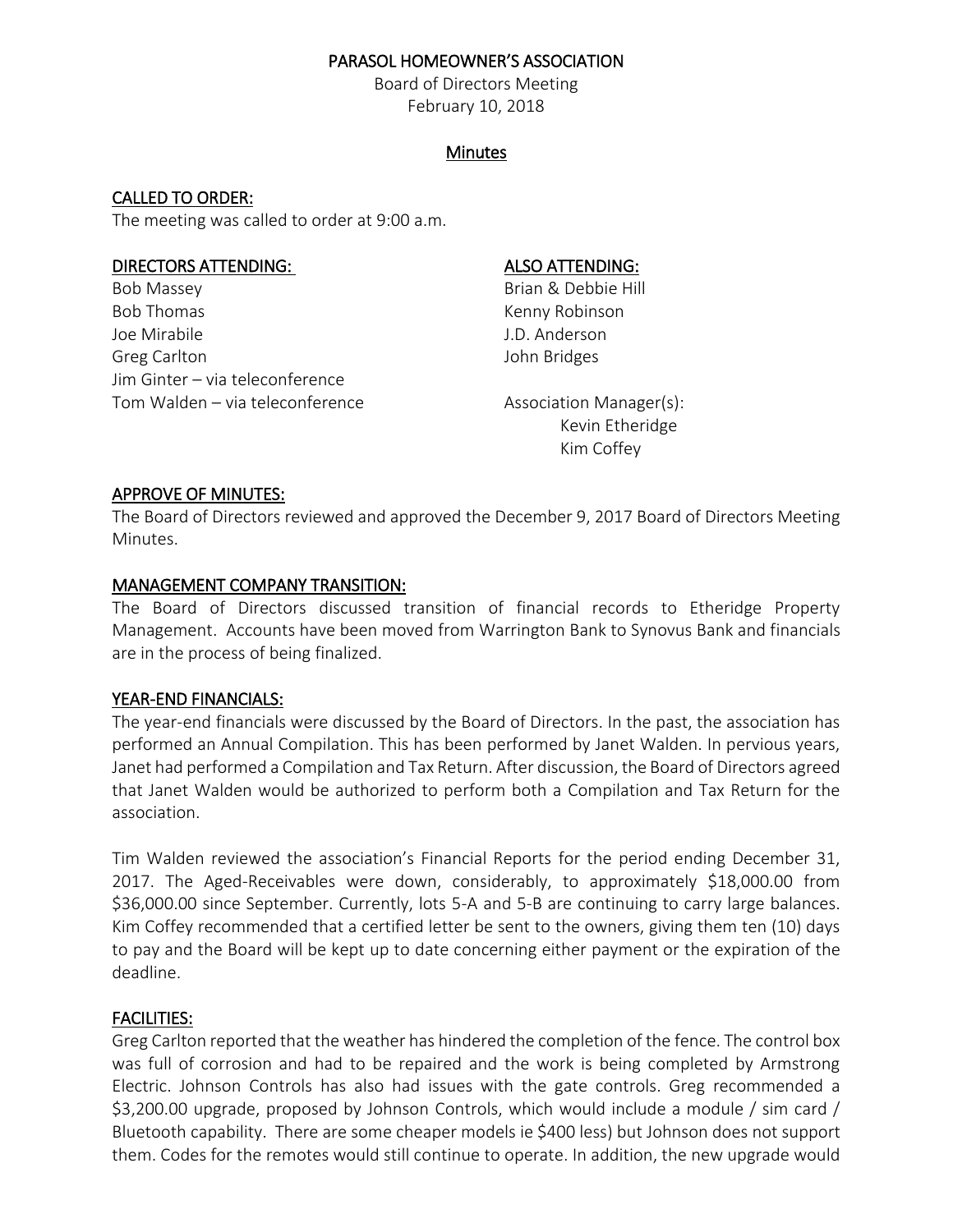provide better lighting (LED) at the display. Greg Carlton moved to approve \$3,200.00 for Johnson Controls for the upgrade. The motion was seconded and passed, unanimously.

The paver project was near completion. Question for future discussion is the process of moving the pallets of Pavers from Greg's factory storeroom to another place.

Pool upgrades are still a part of the association's Budget; Greg judges it the least critical and all potential suppliers have all items in stock.

## LAWSUIT STATUS:

Jim Ginter reported that the two (2) parties involved are working towards a resolution. Attorney, Jay Fraiser, is continuing to monitor the situation of the association's behalf. Jim Ginter indicated that a settlement could be reached after some removal and replanting takes place. It was noted that the HOA is responsible to uphold un-obstructed views to the water for property owners. Joe Mirabile suggested a special meeting if and when there might be agreement between the parties so that issues could be finalized once and for all.

#### ASSOCIATION WEBSITE:

Jim Ginter reported that the website is up and running. Jim commented that Kimberlie Turk, with Etheridge Property Management, did a great job constructing the new site.

New photos of the entrance will be taken and added to the website once the reconstruction is complete.

## ARCHITECTURAL REVIEW COMMITTEE:

Bob Massey addressed new construction issues, which have been brought to the attention of the Board. Bob suggested that Parasol Board of Directors and the Architectural Committee work closely to get a process in order for property owners, indicating that the State / Federal / County approval be obtained before the association ARC requests are reviewed. In the past, Jim Boseman would review plans (for compliance with all ordinances) prior to them being submitted to the ARC (\$250 fee). Kevin Etheridge will contact Jim Boseman to see if he is interested in doing this review process for the association again. If not, he will contact other Architects. It was noted that, on new construction at Parasol, there is a \$250.00 fee for Architectural Application and a \$2,000.00 damage deposit.

The Board suggested that the ARC provide as clean as list as possible of the items that are required from the 8b homeowner. If the homeowners do not comply within five (5) days, the association can have its attorney stop construction through an Injunction from the court.

Jim Ginter volunteered to work with Charles and Greg Carlton to formulate a process (checklist) for property owners/builders to follow in order for the architectural process be complete prior to build.

The owners of lot 18-A, Brian and Debbie Hill, were in attendance. Kenny Robinson, the contractor, was also in attendance. Mr. Robinson attended the meeting to ensure that the ARC has received all of the necessary documents for constructions to begin. After discussion of documents needed, those documents were e-mailed to Etheridge Property Management and forwarded to the Architectural Committee.